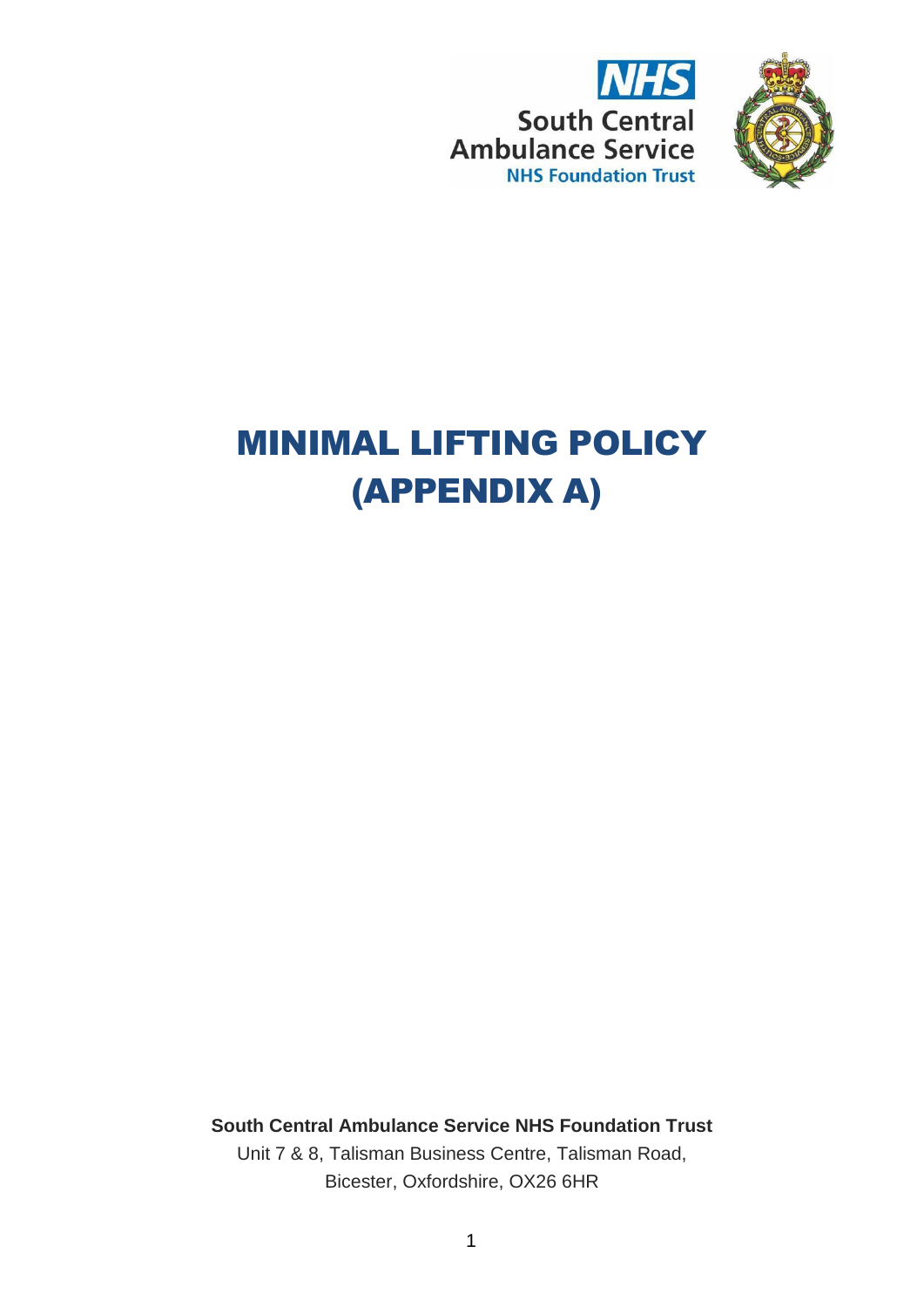# **TABLE OF CONTENTS**

| 1.   |                                                             |  |  |
|------|-------------------------------------------------------------|--|--|
| 2.   |                                                             |  |  |
| 3.   |                                                             |  |  |
| 4.   |                                                             |  |  |
| 5.   |                                                             |  |  |
| 5.1  |                                                             |  |  |
| 5.2  |                                                             |  |  |
| 5.3  |                                                             |  |  |
| 5.4  |                                                             |  |  |
| 5.5  |                                                             |  |  |
| 5.6  |                                                             |  |  |
| 5.7  |                                                             |  |  |
| 5.8  |                                                             |  |  |
| 5.9  |                                                             |  |  |
| 5.10 |                                                             |  |  |
| 5.11 |                                                             |  |  |
|      |                                                             |  |  |
| 7.   | Suitable and sufficient manual handling risk assessments 11 |  |  |
| 8.   |                                                             |  |  |
| 9.   |                                                             |  |  |
| 10.  |                                                             |  |  |
| 11.  |                                                             |  |  |
| 12.  |                                                             |  |  |
| 13.  |                                                             |  |  |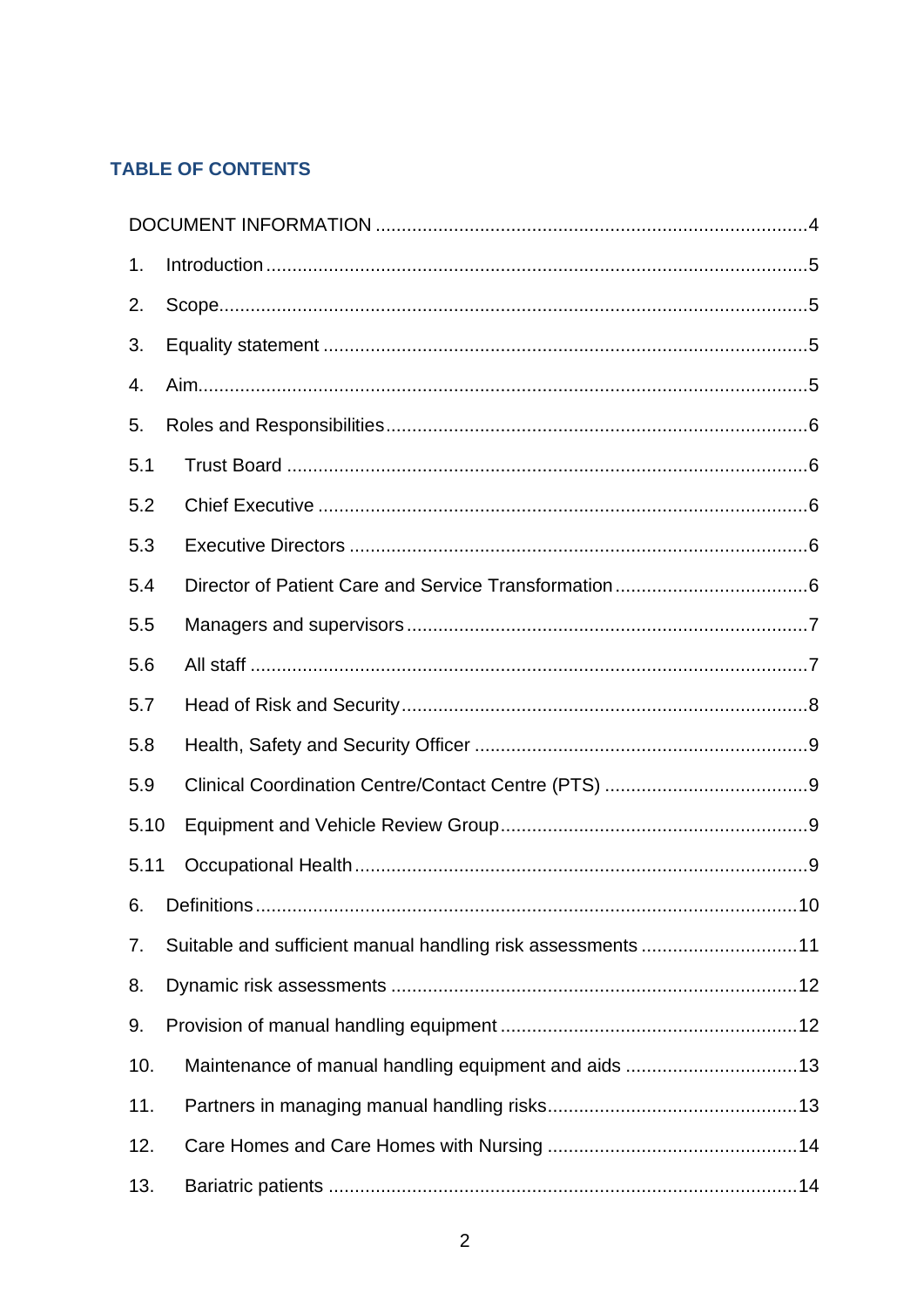| 14.         |                                                                                 |
|-------------|---------------------------------------------------------------------------------|
| 15.         |                                                                                 |
| 16.         |                                                                                 |
| 17.         |                                                                                 |
| 18.         |                                                                                 |
| 19.         |                                                                                 |
| 20.         |                                                                                 |
| 21.         |                                                                                 |
| 22.         |                                                                                 |
| 23.         | Appendix 2: Manual handling: Lifting and carrying risk assessment form 16       |
| 24.<br>form | Appendix 3: Manual handling: Pushing and pulling of loads risk assessment<br>17 |
| 25.         |                                                                                 |
| 26.         | Appendix 5: Equality Impact Assessment - Screening17                            |
| 27.         | Appendix 6: Equality Impact assessment - Full assessment17                      |
| 28.         |                                                                                 |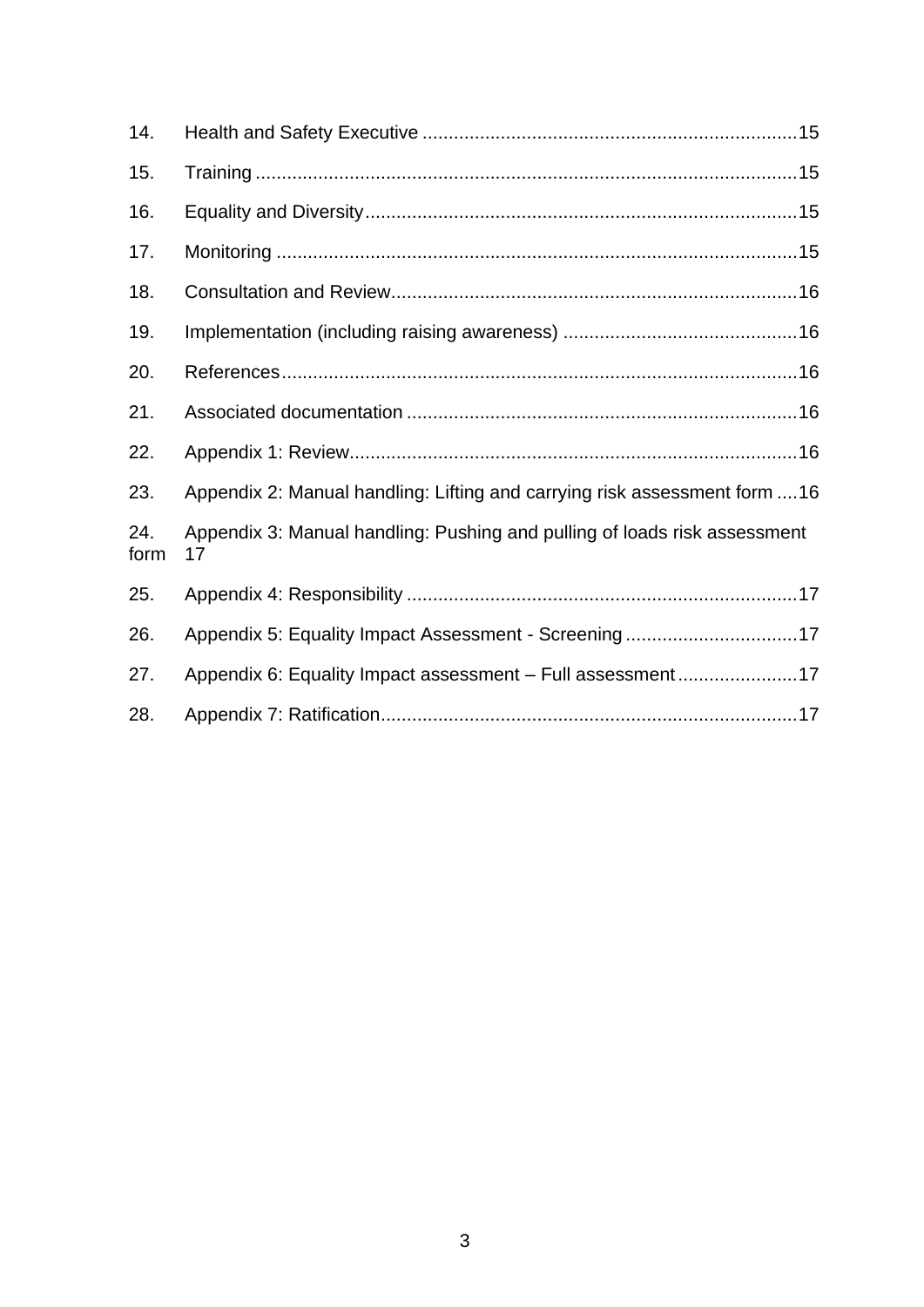# <span id="page-3-0"></span>**DOCUMENT INFORMATION**

| Author:                    | John Dunn, Head of Risk and Security. |
|----------------------------|---------------------------------------|
| Ratifying committee/group: | Health, Safety and Risk Group.        |
| Date of ratification:      | 29/9/2021.                            |
| Date of issue:             | 7/10/2021.                            |
| <b>Review date:</b>        | September 2024.                       |
| <b>Version:</b>            | 8.                                    |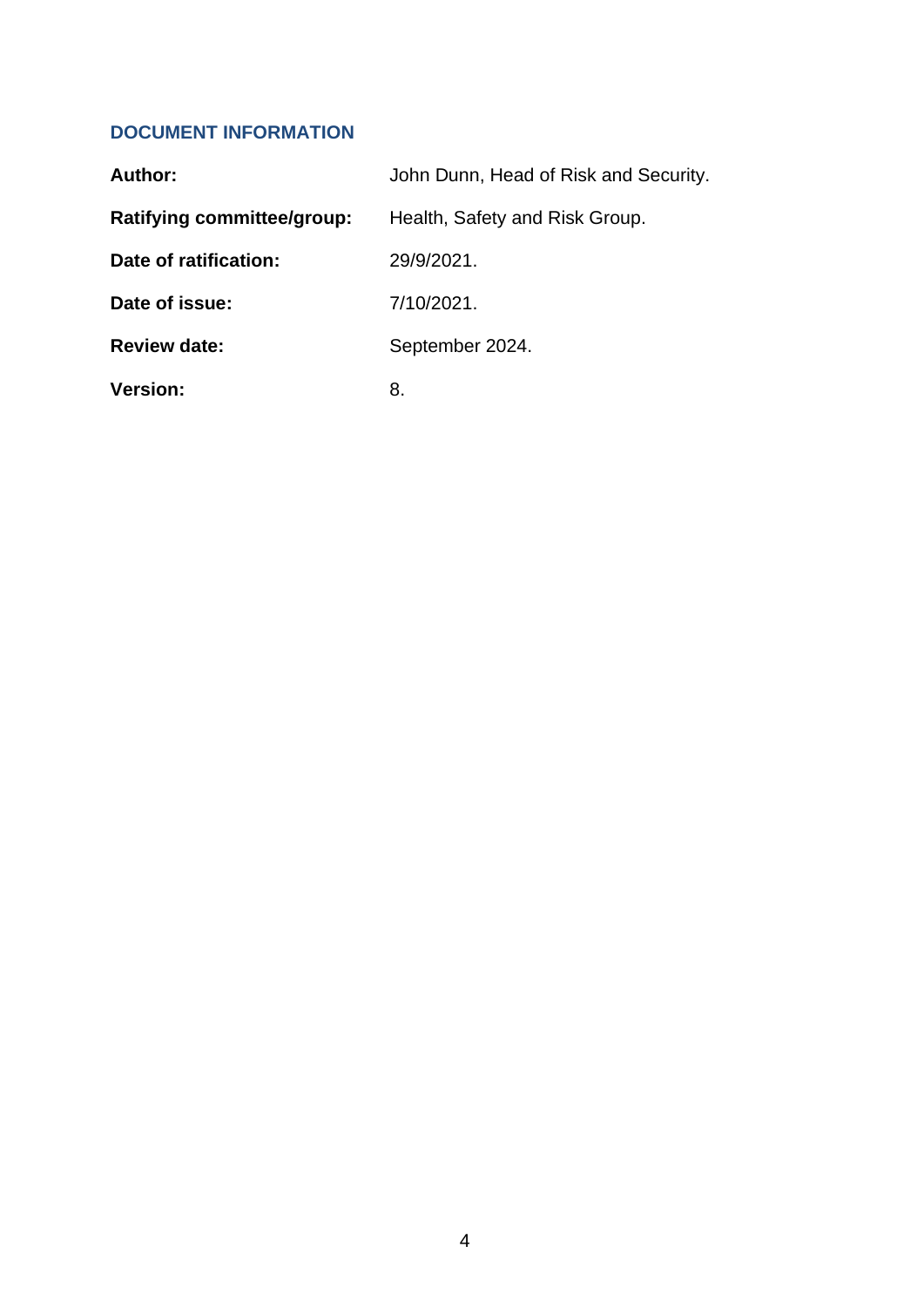# <span id="page-4-0"></span>**1. Introduction**

- 1.1 The South Central Ambulance Service NHS Foundation Trust recognises its duty to comply with the Health and Safety at Work Act (HSWA) 1974 and all subordinate regulations, such as the Management of Health and Safety at Work Regulations 1992 (Amended 1999) and the Manual Handling Operations Regulations 1992 (Amended 2015). Therefore, the Trust is committed to ensuring, so far as is reasonably practicable, the health, safety and welfare of all of its employees and will do all that is reasonably practicable to protect staff and patients within its care from manual handling hazards.
- 1.2 The Trust is also committed to avoiding, so far as reasonably practicable, all hazardous manual handling activities and where it is not possible to do this carrying out suitable and sufficient manual handling risk assessments to reduce the risk of injury so far as is reasonably practicable.

# <span id="page-4-1"></span>**2. Scope**

2.1 This policy applies to all who work for or carry out work on behalf of the Trust, including volunteers and work experience students. It also applies to all patients within the care and control of the Trust and any contractors and visitors who may be affected by the activities of the Trust.

# <span id="page-4-2"></span>**3. Equality statement**

- 3.1 The Trust is committed to promoting positive measures that eliminate all forms of unlawful or unfair discrimination on the grounds of age, marriage and civil partnership, disability, race, gender, religion/belief, sexual orientation, gender reassignment and pregnancy/maternity or any other basis not justified by law or relevant to the requirements of the post. The Trust will therefore take every possible step to ensure that this procedure is applied fairly to all employees regardless of the afore mentioned protected characteristics, whether full or part time or employed under a permanent or a fixed term contract or any other irrelevant factor.
- 3.2 By committing to a policy encouraging equality of opportunity and diversity, the Trust values differences between members of the community and within its existing workforce, and actively seeks to benefit from their differing skills, knowledge, and experiences in order to provide an exemplary healthcare service. The Trust is committed to promoting equality and diversity best practice both within the workforce and in any other area where it has influence.
- 3.3 Where there are barriers to understanding; for example, an employee has difficulty in reading or writing, or where English is not their first language, additional support will be put in place wherever necessary to ensure that the process to be followed is understood and that the employee is not disadvantaged at any stage in the procedure. Further information on the support available can be sought from the Human Resources (HR) Department.

#### <span id="page-4-3"></span>**4. Aim**

4.1 The aim of the policy is to set out the arrangements for the identification, assessment and management of the manual handling hazards and risks to staff and patients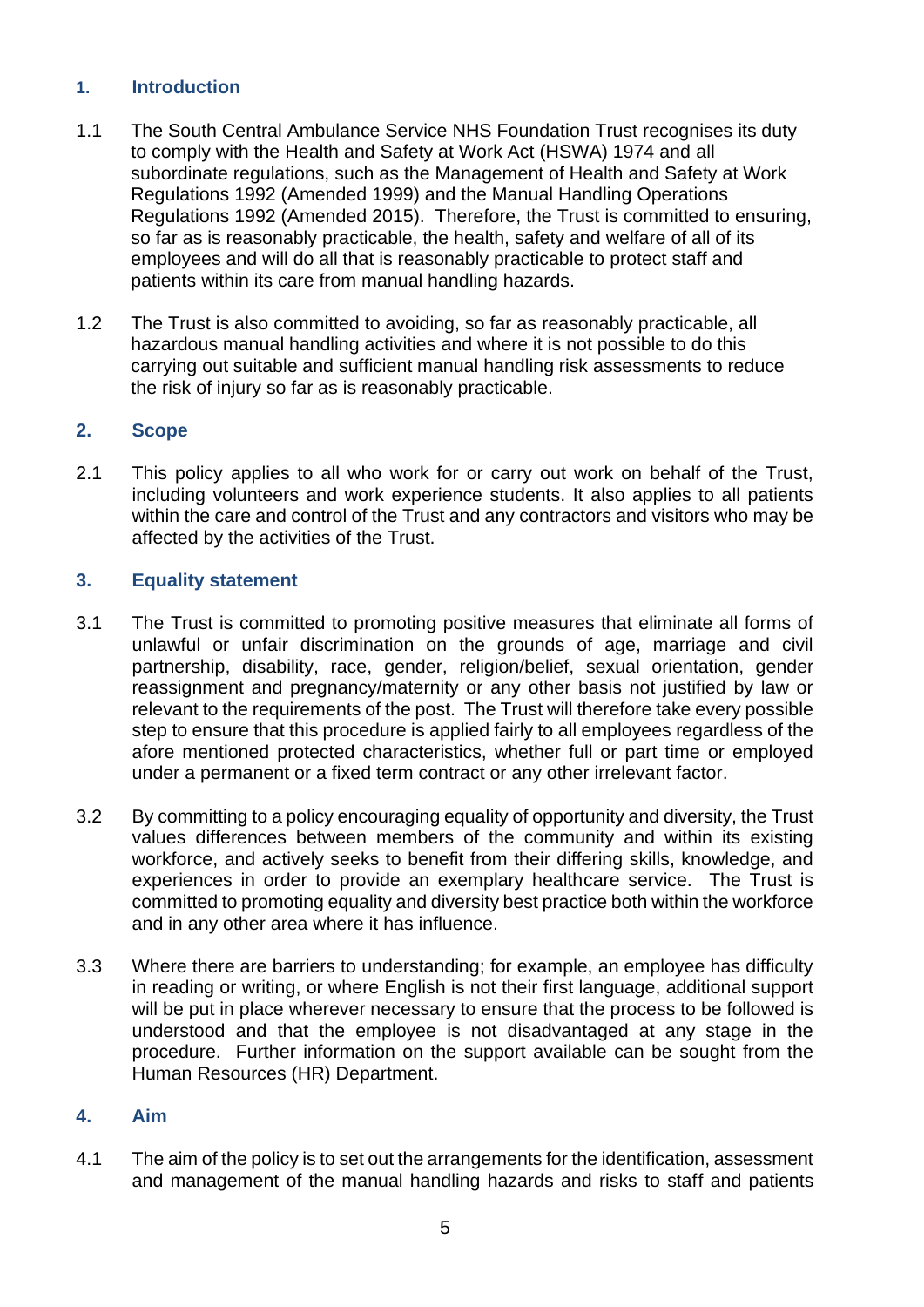(within its care and control); and contractors and visitors affected by the activities of the Trust and to provide and maintain a safe working environment.

- 4.2 The objectives are to ensure that the Trust has clear and defined arrangements for:
	- the identification of manual handling hazards
	- the carrying out of suitable and sufficient risk assessments on hazardous manual handling
	- the introduction and maintenance of controls to reduce the potential for injury from identified manual handling hazards
	- the management and control of risks from identified manual handling hazards
	- the regular review of these risk assessments.

# <span id="page-5-0"></span>**5. Roles and Responsibilities**

#### <span id="page-5-1"></span>**5.1 Trust Board**

5.1.1 The Trust Board will ensure that there are suitable and sufficient arrangements and adequate resources for the identification, assessment and management and control of the risks to staff and patients (within its care), volunteers, work experience students, contractors and visitors (affected by the activities of the Trust) from manual handling hazards.

# <span id="page-5-2"></span>**5.2 Chief Executive**

- 5.2.1 The Chief Executive has overall responsibility for:
	- the effective implementation of this policy within the Trust and for ensuring that there are suitable and sufficient arrangements for identification, assessment and management and control of the risks to staff and patients (within its care), volunteers, work experience students, contractors and visitors to the Trust from manual handling hazards.
	- ensuring the allocation of sufficient resources to maintain efficient and effective health and safety arrangements to provide and maintain a safe working environment and prevent manual handling hazards and incidents
	- ensuring that policies are reviewed to secure compliance with existing legislation and any changes to this legislation.

#### <span id="page-5-3"></span>**5.3 Executive Directors**

5.3.1 Executive Directors are responsible for the effective implementation of this policy within their directorates and for ensuring that there are adequate resources available to fulfil the requirements of this policy.

#### <span id="page-5-4"></span>**5.4 Director of Patient Care and Service Transformation**

- 5.4.1 The Director of Patient Care and Service Transformation is directly accountable to the Chief Executive and will advise and assist the Trust Board in fulfilling its duties under the relevant statutory legislation. In particular, the Director of Patient Care and Service Transformation is responsible for:
	- ensuring that workplace health, safety and welfare procedures are constantly reviewed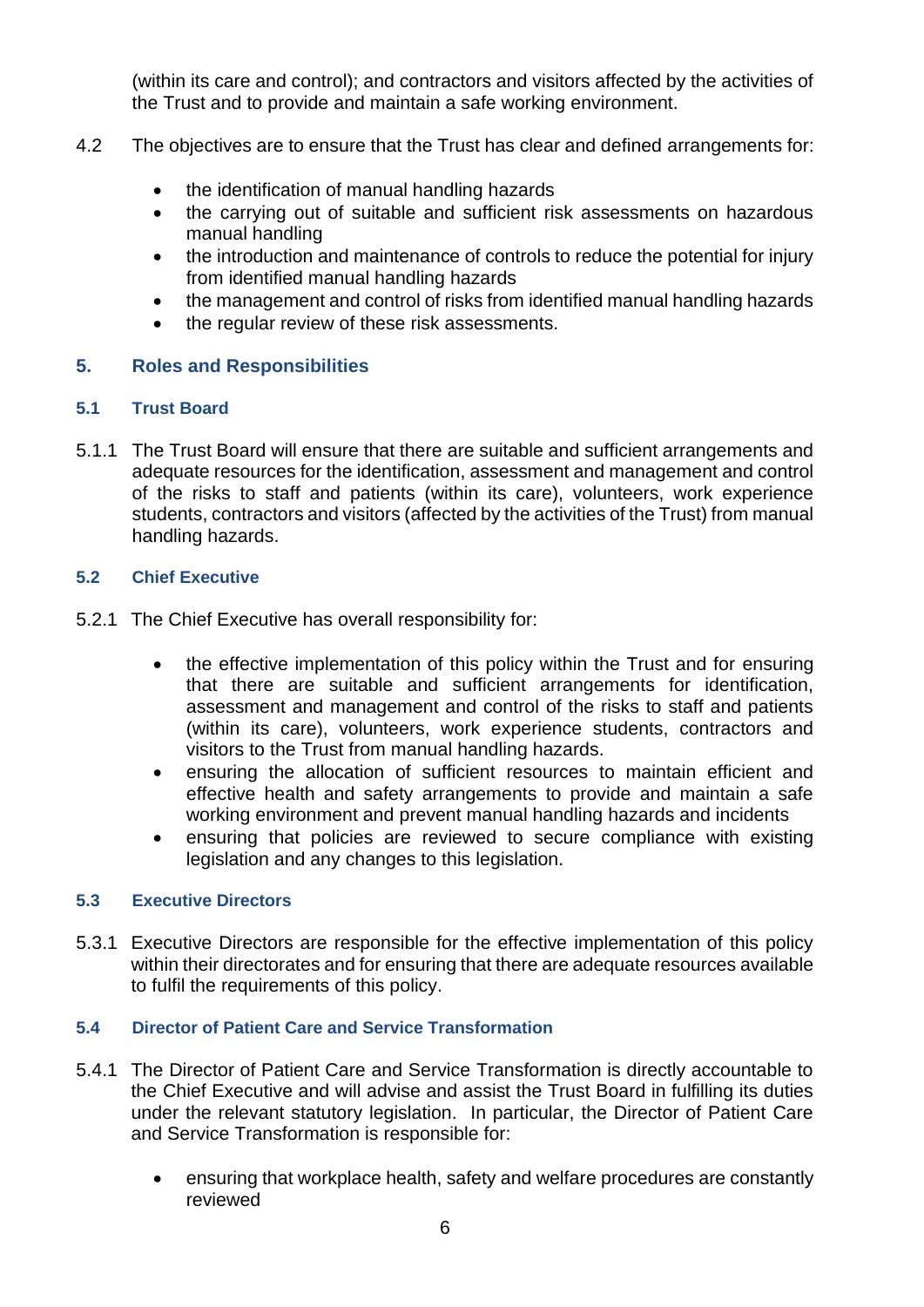- ensuring that there are arrangements for liaising with the Health and Safety Executive (HSE)
- ensuring that the Trust Board are kept abreast of relevant new legislation and guidance in order to ensure on-going compliance with the law.

# <span id="page-6-0"></span>**5.5 Managers and supervisors**

- 5.5.1 Managers and supervisors' responsibilities include:
	- attending any training to enable them to fulfil their responsibilities outlined in this policy
	- bringing this policy to the attention of staff within their area of responsibility
	- ensuring that all staff within their area of responsibility attend initial manual handling training and refresher manual handling training
	- encouraging staff within their area of responsibility to report all manual handling issues and incidents using the Trust's Incident reporting system, **Datix**
	- carrying out or arranging for the carrying out of suitable and sufficient risk assessments on manual handling activities; and any revisions to these assessments
	- communicating the significant findings of these assessments to the staff within their areas of responsibility
	- making arrangements to ensure, so far as is reasonably practicable, that all identified controls and further additional controls identified by the assessment and any subsequent reviews are put into place
	- making arrangements to ensure that all of the staff within their area of responsibility receive appropriate information, instruction and training about the significant hazards and risks associated with the work they carry out for the Trust; and how to avoid such problems and what to do if problems occur
	- bringing all relevant safe systems of work or safe operational procedures to prevent injury from manual handling hazards and activities to the attention of the staff within their area of responsibility
	- ensuring that staff within their area of responsibility abide by any safe systems of work or safe operating procedures in relation to manual handling
	- arranging for the investigation of any matters raised by the staff within their area of responsibility and any incidents involving manual handling; including arranging for the carrying out of any revisions to the risk assessments
	- notifying the Risk Department immediately about any staff within their area of responsibility who inform them that they are any experiencing health related problems associated with the work that they carry out for the Trust
	- where necessary, referring any staff to Occupational Health for assessment.

# <span id="page-6-1"></span>**5.6 All staff**

- 5.6.1 Staff have the following responsibilities:
	- to make themselves fully aware of the policy and to abide by it
	- to comply with any information, instruction and training provided for them to carry out their work safely and avoid manual handling incidents
	- to maintain a level of fitness commensurate with the work they are employed to carry out (a good standard of general fitness can help reduce injuries from manual handling activities)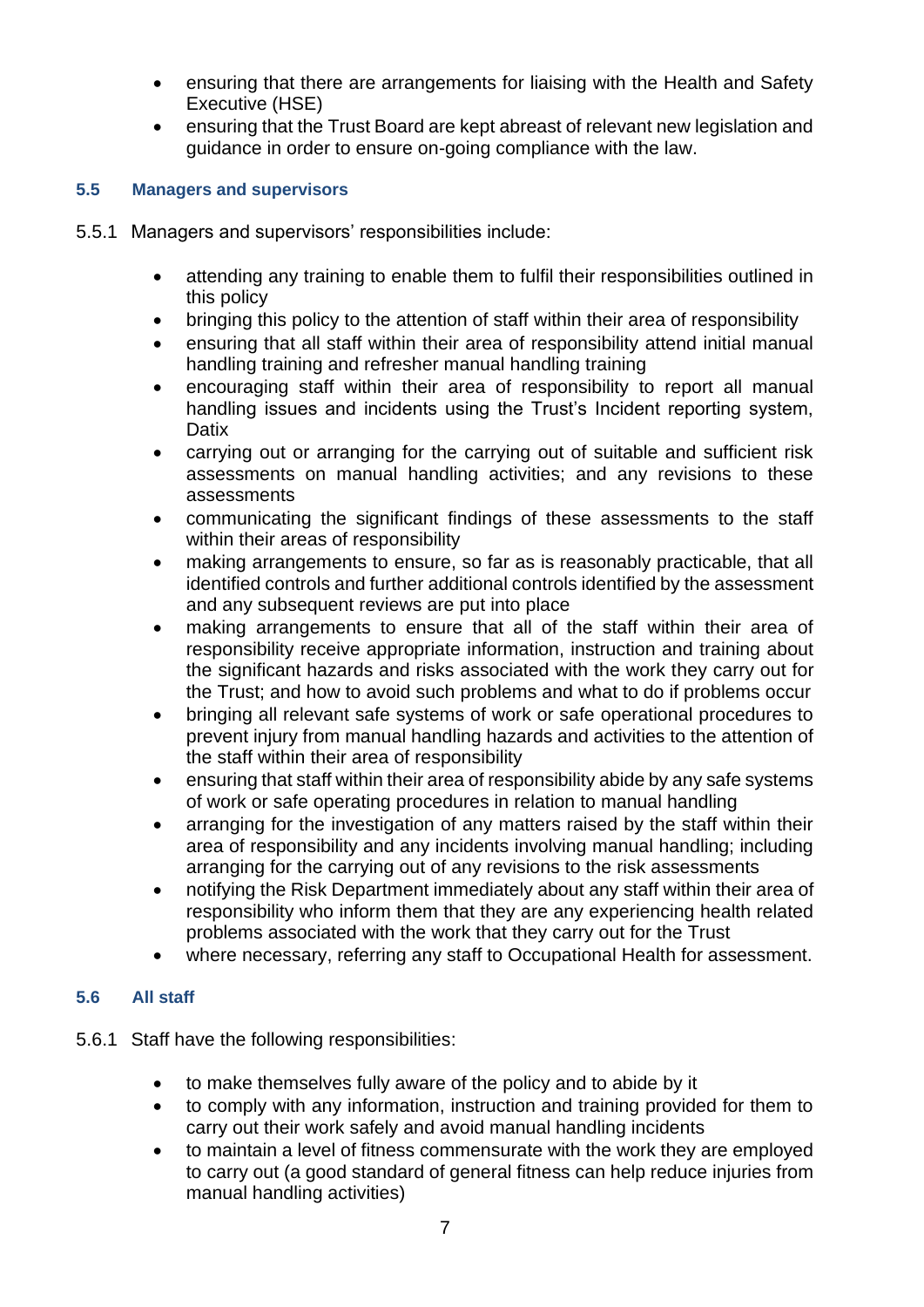- to report to their manager (in confidence) any personal condition which may be detrimentally affected by any manual handling activity or have an effect on their ability to carry out manual handling tasks safely
- to take reasonable care for their own health and safety and that of others who may be affected by their acts or omissions
- to carry out a dynamic risk assessment, including a TILEE assessment, before carrying out any manual handling activity and to request assistance from the Clinical Coordination Centre where necessary
- to co-operate with the Trust in relation to the completion of any risk assessment on the work they carry out for the Trust
- to utilise any equipment provided to aid and support safe manual handling and thereby reduce the risk of manual handling incidents
- to adhere to any safety measures put in place to ensure their safety, including any safe systems of work or safe operating procedures
- to notify their manager immediately if they are pregnant or are a new Mother so that a risk assessment can be carried out in accordance with the Trust's New or expectant mother's policy. Upon notification that they are pregnant, Operations staff and Patient Transport Service staff will immediately be taken off front line duties and deployed to alternative duties
- to notify their manager of any work-related problems they are experiencing whilst carrying out their work for the Trust; and if it cannot easily be resolved to report any health and safety related concerns using the Trust's incident reporting system, Datix
- to report any manual handling incidents arising from the carrying out of their work using the Trust's incident reporting system, Datix. This includes reporting any incidents involving patients, contractors or visitors who have been affected by their work and which has resulted in a manual handling incident
- to report any defective manual handling equipment using the Trust's Incident reporting system, Datix
- to attend the Occupational Health department, if referred by their manager because of possible work-related problems associated with the work they carry out for the Trust.

# <span id="page-7-0"></span>**5.7 Head of Risk and Security**

- 5.7.1 The Head of Risk and Security will be responsible to the Director of Patient Care and Service Transformation for the development of effective health and safety policies and procedures to assist the Trust in providing a safe environment for staff and patients and thereby help to prevent manual handling incidents. This should also help to reduce the numbers of manual handling and patient handling incidents reported and the number of potential claims.
- 5.7.2 The Head of Risk and Security will also carry out or assist with the carrying out of suitable and sufficient risk assessments on hazardous manual handling tasks. They will also advise managers and staff on the manual hazards associated with their work and what should be considered in any associated risk assessment.
- 5.7.3 The Head of Risk and Security will ensure that there are arrangements in place for the reporting of all notifiable manual handling injuries in accordance with the Reporting of Injuries, Diseases and Dangerous Occurrences (RIDDOR) 2013 to the Health and Safety Executive (HSE) within the specified timeframes.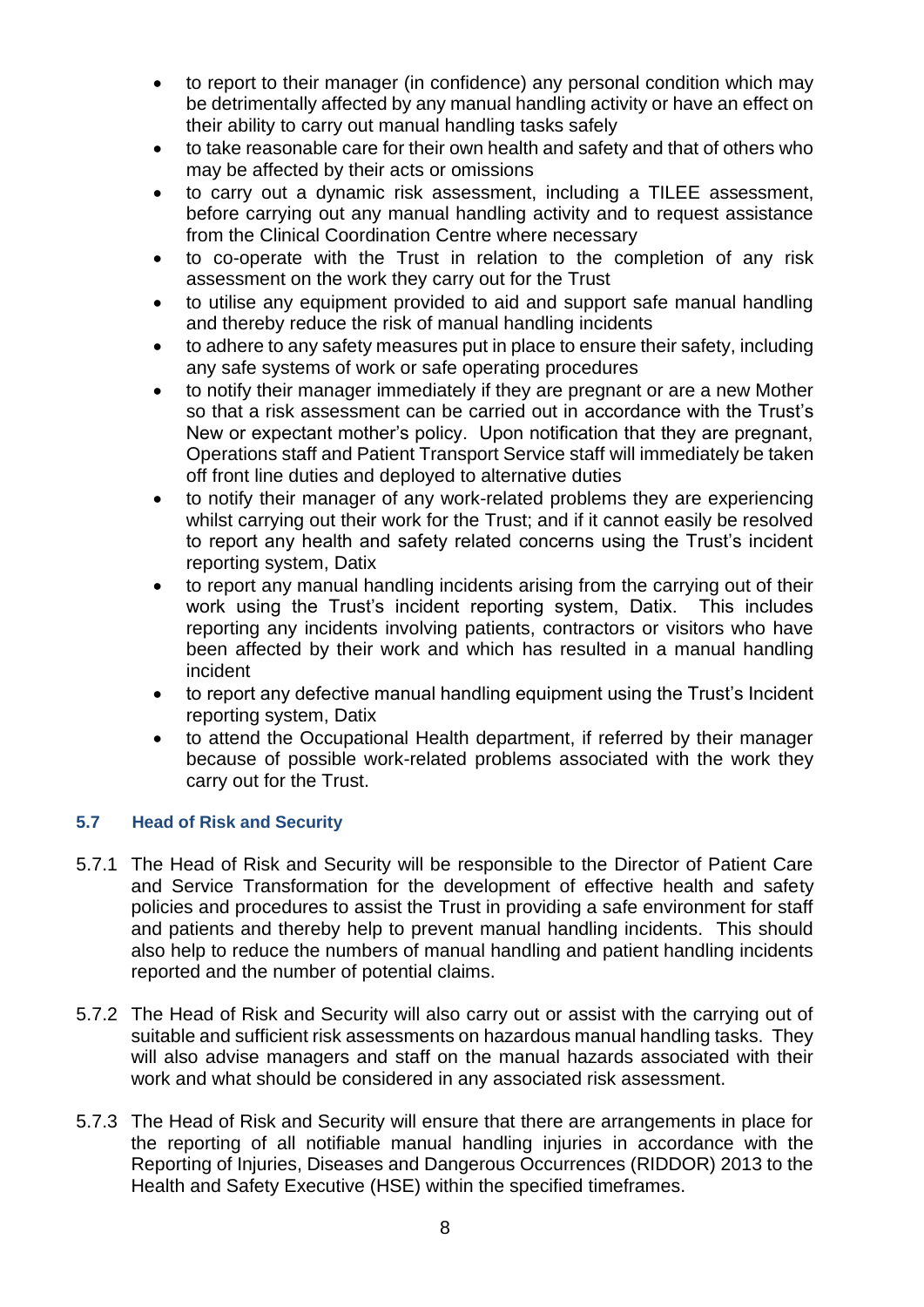#### <span id="page-8-0"></span>**5.8 Health, Safety and Security Officer**

- 5.8.1 The Health, Safety and Security Officer will assist and support the Head of Risk and Security and the Trust by carrying out or assisting with the carrying out of suitable and sufficient risk assessments on hazardous manual handling tasks.
- 5.8.2 The Health, Safety and Security Officer will provide specialist advice to line managers and teams by:
	- Supporting investigations, safety audits and inspections. Developing a comprehensive risk assessment register and associated safe systems of work
	- Instigating and monitoring area wide action plans arising from the risk assessment process as necessary
	- Analysing manual handling related incidents for reporting to the Health, Safety and Risk Group
	- Raising awareness of the risks associated with manual handling through campaigns, articles in Staff Matters and possible Hot News bulletins.
- 5.8.3 The Health, Safety and Security Officer will also ensure that all reported manual handling incidents which are notifiable under the Reporting of Injuries, Diseases and Dangerous Occurrences Regulations (RIDDOR) 2013 are reported to the Health and Safety Executive (HSE) within the specified timeframes.

#### <span id="page-8-1"></span>**5.9 Clinical Coordination Centre/Contact Centre (PTS)**

- 5.9.1 The Clinical Coordination Centre will, upon receiving a request from Operational Crews for manual handling assistance, endeavour to arrange support by deploying additional equipment or resources. The Contact Centre (PTS) will do likewise for Patient Transport Service (PTS) staff.
- 5.9.2 A central record of vehicle location and equipment for 999 Operations is held at each Clinical Coordination Centre (CCC). The Contact Centre (PTS) hold a similar record for the Patient Transport Service (PTS).

#### <span id="page-8-2"></span>**5.10 Equipment and Vehicle Review Group**

- 5.10.1 The Trust, via the Equipment and Vehicle Review Group (EVRG), will continually seek to improve the range of equipment supplied to mechanise and minimise the risk from manual handling. As such, the EVRG will review and evaluate all new equipment, including manual handling equipment, that could potentially be used within the Trust.
- 5.10.2 The EVRG will also review and evaluate all new equipment purchased by the Trust and ensure that a suitable and sufficient risk assessment on the use and operation of this equipment is carried out.

#### <span id="page-8-3"></span>**5.11 Occupational Health**

5.11.1 The Occupational Health Department, commissioned by the Trust, have the following responsibilities: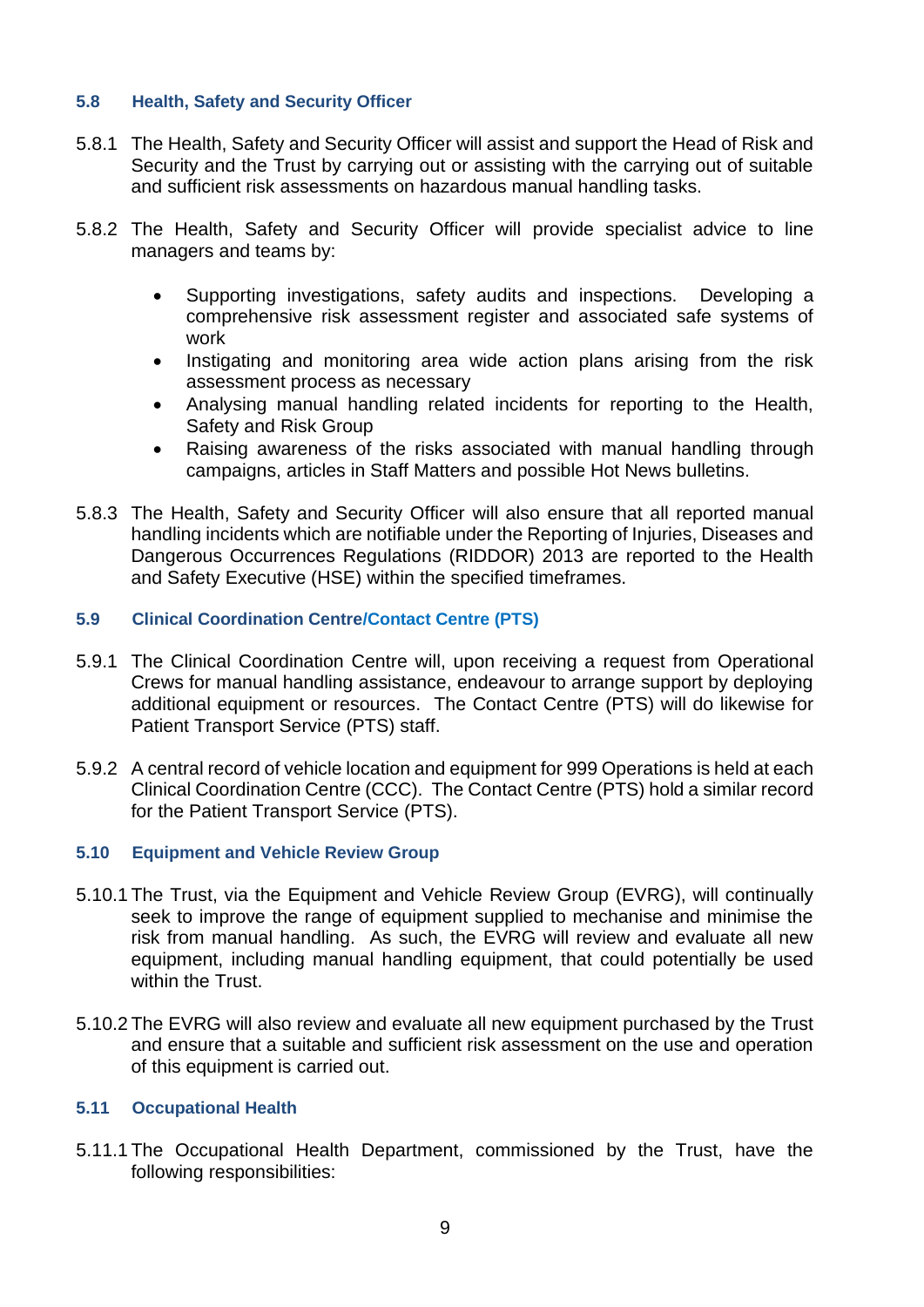- a) to advise the Trust of all aspects of health in the workplace in order to assist the Trust in complying with legal requirements
- b) to assess any managers and staff who have been referred to Occupational Health with suspected work-related ill-health and to advise the Trust of the action that should be taken
- c) to carry out assessments of medical fitness on staff prior to employment
- d) to carry out assessments and advise on the manager or staff member's suitability to return-to-work following an injury or musculoskeletal injuries
- e) to provide a physiotherapy service. Any member of staff requiring the service is advised to contact the Occupational Health Provider through the relevant HR departments
- f) to provide a comprehensive rehabilitation programme for staff who have sustained a musculoskeletal injury and meet certain criteria to assist in their recovery to a safe level of fitness so that they can return to work.

# <span id="page-9-0"></span>**6. Definitions**

- 6.1 **Manual handling** encompasses the transporting or supporting of a load by hand or bodily force including lifting, lowering, pushing, pulling, carrying, either a person or an inanimate object. All of these manual handling activities are covered by this Minimal lifting policy. Manual handling may also be referred to as 'moving and handling'.
- 6.2 A **Load** is defined as a separate moveable object. This can be a person or an inanimate object such as equipment, tools, storage boxes and machines.
- 6.3 **Ergonomics** is the interaction between people and their environment, which takes account of the activity and the equipment used within the activity. It is about making the job fit the person and not the person fit the job.
- 6.4 **Safer handling**: The Trust recognises that lifting a patient's full weight poses a risk. For those patients unable to move themselves they will be assisted so that they can be transferred or will be moved with the aid of manual handling equipment where reasonable and practicable.
- 6.5 **Musculoskeletal disorders (MSD's)** indicate problems such as low back pain, joint injuries and repetitive strain injuries of various sorts. They can arise from manual handling incidents or from periods of static posture (such as sitting for a long period) or regular stooping, twisting or bending, and are often the result of cumulative effects rather than being attributable to a specific incident.
- 6.6 **Bariatric** is defined as a patient who is over 25 stone. For the purposes of this policy, the Trust has chosen to widen its definition of a bariatric person to include any person with a heavy body size/shape which will significantly impact on the management of an event involving Service Providers.
- 6.7 **Care Homes** are defined as those premises that are registered with the Care Quality Commission (CQC) to provide care to their respective residents.
- 6.8 **Care Homes with Nursing** are defined as premises which are registered with the Care Quality Commission to provide care, including clinical and nursing care, to their respective residents.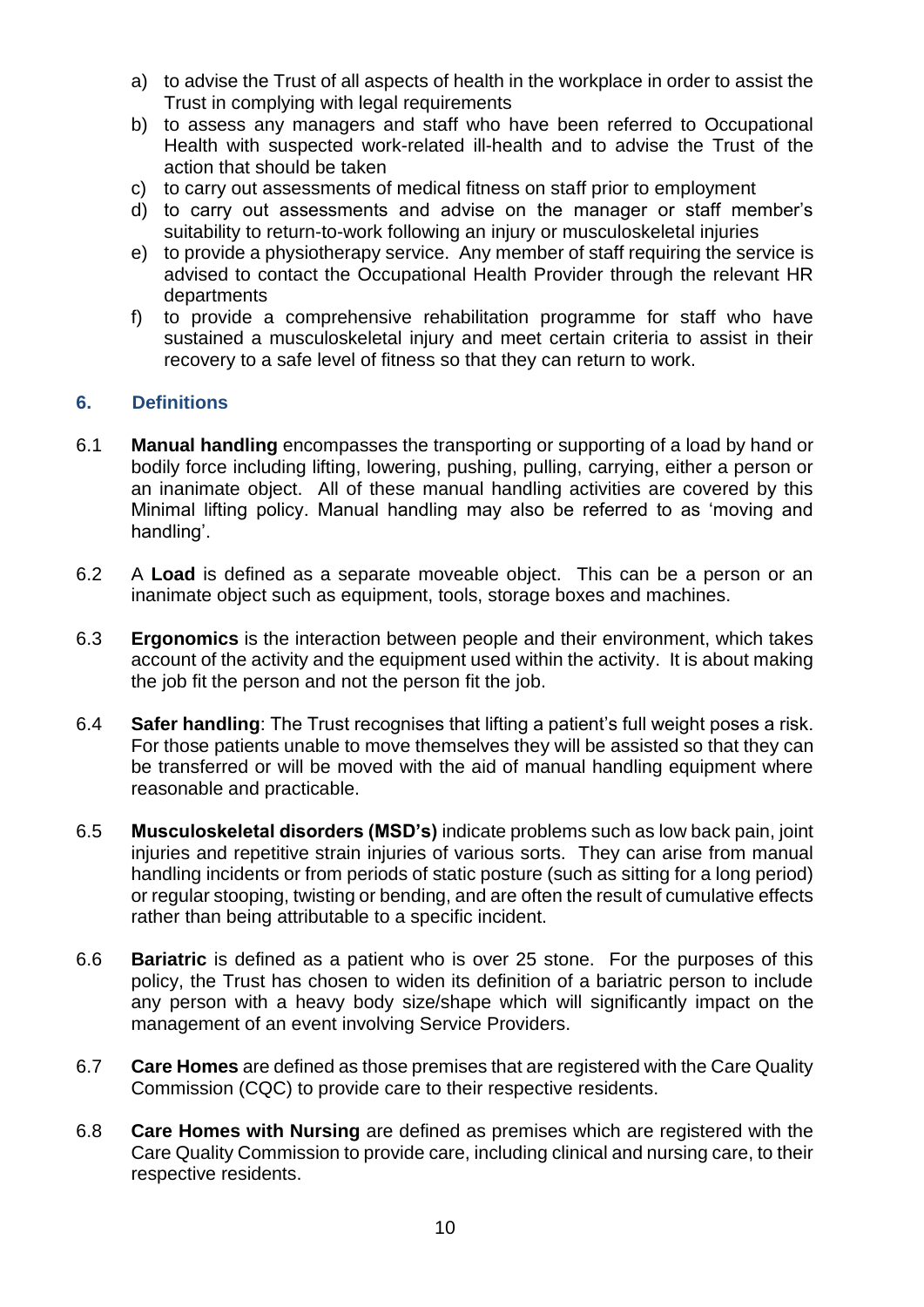# <span id="page-10-0"></span>**7. Suitable and sufficient manual handling risk assessments**

- 7.1 The Trust will carry out suitable and sufficient 'task' based risk assessments using the Trust's generic risk assessment form which can be found on the Staff Intranet; and if the task includes a hazardous manual handling activity then the Trust will carry out a further assessment using either the Trust's manual handling lifting and carrying assessment form referenced in appendix 2 and/or the Trust's manual handling pushing and pulling risk assessment form referenced in appendix 3. All such risk assessment forms can be found on the Staff Intranet.
- 7.2 When carrying out these assessments, the Trust will take an ergonomic approach and look at the manual handling task as a whole and consider the range of relevant factors included in Schedule 1 to the Manual Handling Operations Regulations such as:
	- The nature of the task
	- The load
	- The working environment
	- An individual's capability to lift
	- And any other factors, such as the wearing or personal protective equipment.
- 7.3 The risk assessment forms referenced in appendix 2 and 3 have been designed to reflect the relevant factors in Schedule 1 of the Manual handling operations regulations. The use of these assessment forms will ensure that a systematic examination of all of the potential risk elements of the manual handling task is carried out.
- 7.4 The suitable and sufficient risk assessment should identify hazards and the existing controls in place (if any) to protect staff and patients from those hazards and from this evaluate the level of risk. The level of risk should be reduced to the lowest level so far as is reasonably practicable. Therefore, it may be necessary to introduce further additional control measures to manage and control the risks effectively. The significant hazards, risks and existing controls and further additional controls required should be recorded on the risk assessment form.
- 7.5 The risk assessment should be reviewed periodically to check and ensure that all of the control measures that are in place are working effectively.
- 7.6 The risk assessment should also be reviewed and revised if there is reason to suspect it is no longer valid; and following any significant changes to any aspect of the manual handling operations to which it relates. For instance, if there is a change in working practices or changes in the equipment used or the workplace/working environment. It should also be reviewed following the reporting of any notifiable manual handling incident to the Health and Safety Executive as per RIDDOR; and/or if an employee carrying out the manual handling tasks suffers an illness, injury or onset of a disability which makes them more vulnerable to risk. All revisions and changes to the risk assessment should be recorded.
- 7.7 The Health and Safety Executive recognise that due to the emergency nature of the work of the Trust it may not be easy to ascertain what is 'reasonably practicable' and recent case law suggests that Ambulance personnel whose job involves lifting people may be asked to accept a greater risk of injury than someone who is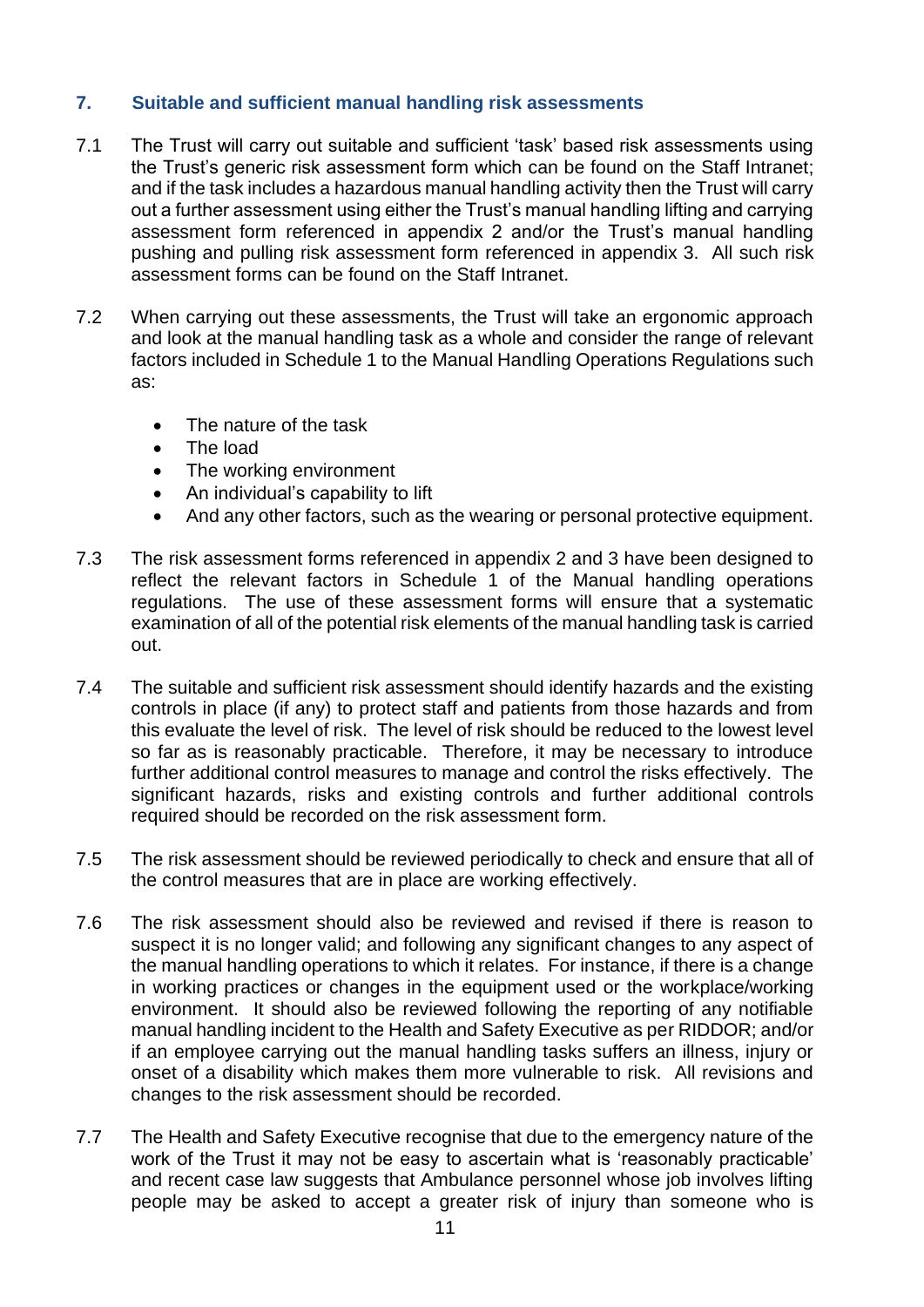employed to move inanimate objects. Nonetheless, this should not prevent the Trust and their staff from trying to ascertain what is 'reasonably practicable' and when doing so, the Trust and their staff need to consider:

- The seriousness of the need for the lifting operation
- The Trust's duties to the public and to the particular member of the public who has called for the Trust's help.
- 7.8 Taking these factors into account, the level of risk which the Trust may ask an employee in Operations to accept may, in appropriate circumstances, be higher when considering the health and safety of those in danger, although this does not mean that employees in Operations can be exposed to an unacceptable risk of injury.

#### <span id="page-11-0"></span>**8. Dynamic risk assessments**

- 8.1 Due to the nature of the work carried out by the Trust, staff can often work in environments where the Trust has little or no control over either the manual handling hazards that may be encountered or the environment. In these circumstances, it is imperative that staff carry out a dynamic risk assessment before carrying out the manual handling activity and take measures to avoid, control or remove any identified hazards.
- 8.2 When carrying out a dynamic manual handling risk assessment the member of staff should initially consider whether or not the patient needs to be lifted and whether or not they have sufficient mobility to be able to walk (with assistance if necessary) to or from the vehicle.
- 8.3 If the patient does need to be lifted or manoeuvred the member of staff, as part of the dynamic risk assessment, should remember the mnemonic TILEE and consider the hazards associated with the:
	- nature of the **Task**
	- **Individual capability** of the person/s performing the task
	- size, weight, and shape of the **Load**
	- **equipment** to be used to carry out the task safely
	- **environment** in which the activity is being carried out.
- 8.4 In circumstances where there is a limit to the Trust's and the member of staff's ability to influence the working environment, they will still retain control over the task and the load and this together with effective training should enable them to establish a safe system of work for manual handling which takes place away from the Trust's premises.
- 8.5 However, if, as a result of doing this dynamic risk assessment, 999 Operational staff identify that they need further assistance/resources, then they should contact the Clinical Coordination Centre and request this assistance. Patient Transport Staff (PTS) staff should contact the Contact Centre (PTS) and request this assistance.

#### <span id="page-11-1"></span>**9. Provision of manual handling equipment**

9.1 In an effort to improve safety and reduce the number of manual handling incidents, the Trust will provide the following equipment: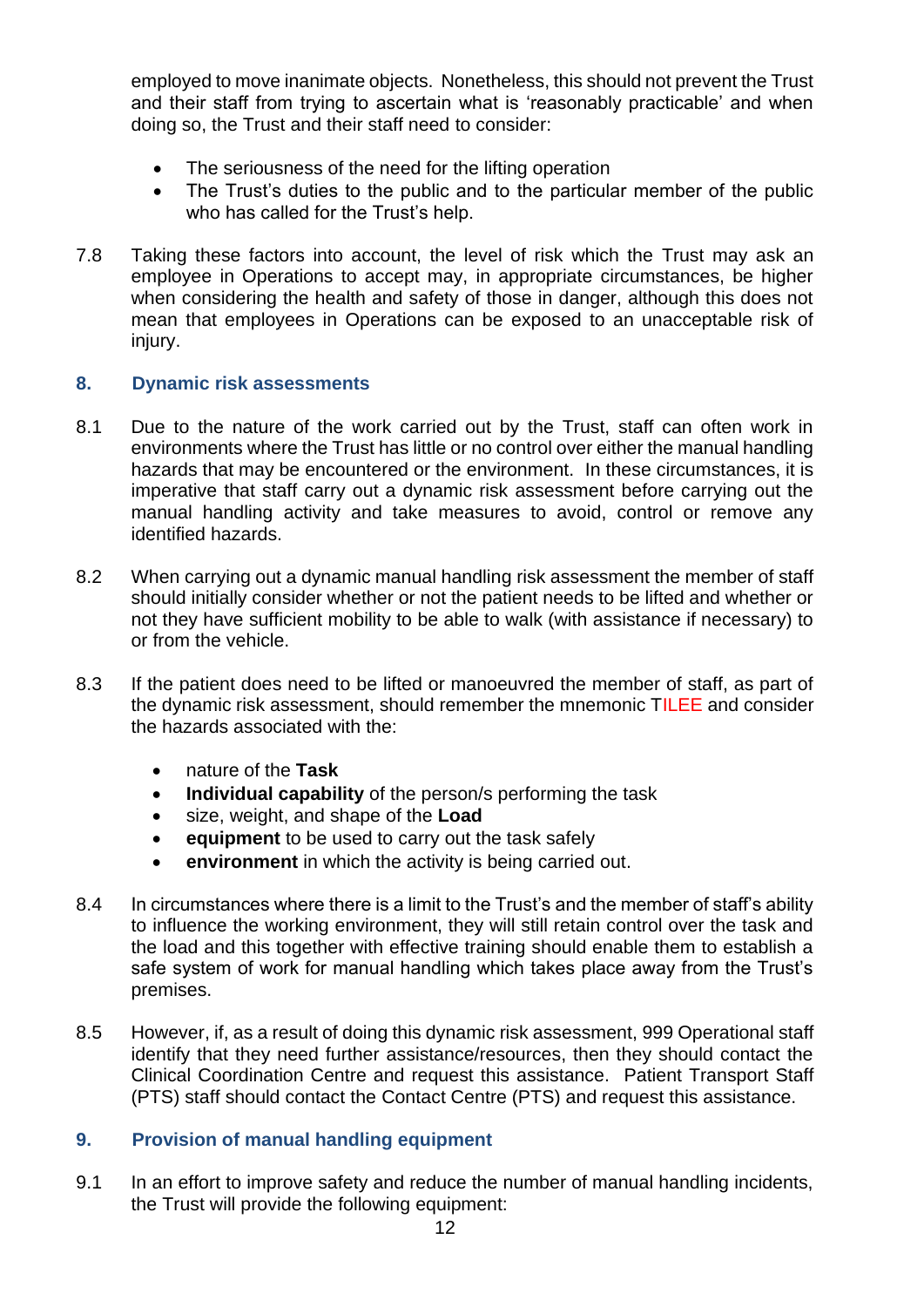- Ambulances with ramps and electric tail lifts to reduce the lifting in and out of vehicles
- Patient Transport Service vehicles with ramps and tail lifts to reduce the lifting in and out of vehicles
- Easy load stretchers powered by pump action or battery operated to raise and lower the stretcher to the required height
- Carry chairs with the capacity to be guided down flights of stairs in order to prevent staff having to carry patients down flights of stairs
- Carry chairs in PTS which are used to carry patients up and down stairs
- Ferno Venice Power chairs, which can glide upstairs and downstairs, and are available to PTS staff for pre-planned journeys
- Manual handling kits which include banana boards, lifting belts and slide sheets to assist with the transferring of patient from one place to another
- Mangar Elk/Lifting cushions powered by batteries which can be used for instance to lift patients from the floor and out of baths. (If the mangar elk is used for other reasons such as with a scoop stretcher then it should be supported by a dynamic risk assessment and should only be used if it is safe (for the patient and the staff) to do so
- Patient hoists (which are strategically placed around the Trust)
- Bariatric vehicles (within the Trust) and which contain appropriate equipment to convey this type of patient. (See the Trust's Bariatric Policy)
- Trolleys (for administration staff in Northern House, Southern House and in the Education and Training departments).

# <span id="page-12-0"></span>**10. Maintenance of manual handling equipment and aids**

- 10.1 With regard to the purchase and maintenance of manual handling equipment and aids and in finding solutions to manual handling requirements, the Trust maintains close links with the associated manufacturers of this equipment and aids.
- 10.2 The Trust also employs maintenance Technicians, who have received accredited training, to service and maintain certain types of manual handling equipment such as: stretchers, scoop stretchers and carry chairs.
- 10.3 Other equipment such as hoists are serviced and maintained by accredited external engineers.

#### <span id="page-12-1"></span>**11. Partners in managing manual handling risks**

- 11.1 There are potential benefits in working with other local agencies and NHS bodies that are involved in moving and handling people. Sharing information and having consistent policies and procedures will assist the Trust in reducing the likelihood of untoward incidents arising and thereby ensuring the smooth transfer and conveyance of patients.
- 11.2 The Trust has good relationships with local hospitals, and it aims to establish liaison groups for manual handling activities with the intention of having a uniform approach and the sharing of best practice.
- 11.3 There are occasions when the task of moving a patient safely poses a high risk and yet, in view of the patient's clinical condition, it is unavoidable. In certain situations,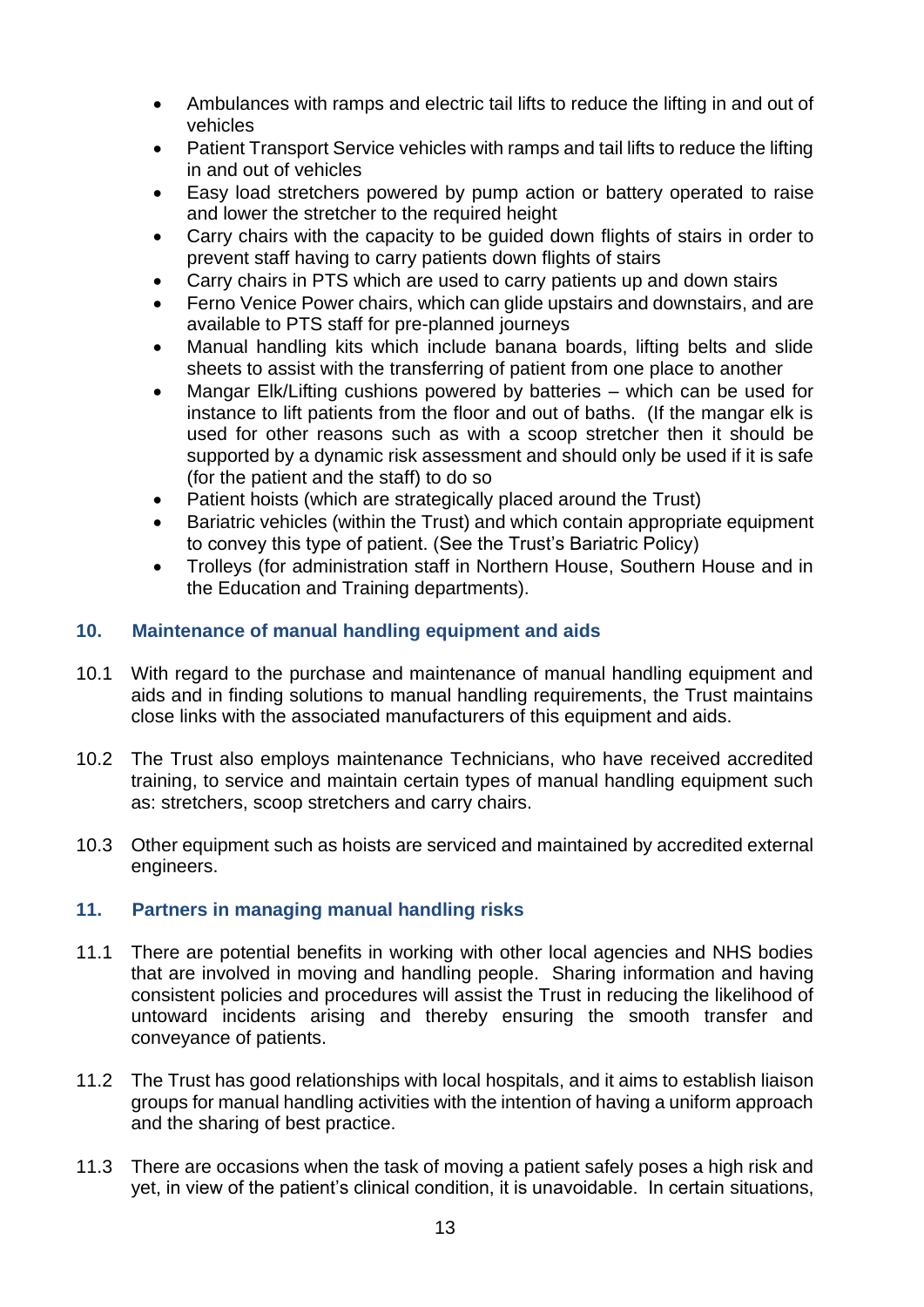it may be necessary to seek assistance from other agencies to ensure the safety of both the patient and the staff. The Trust is attempting to establish clear, joint working procedures with other agencies so that such operations go as smoothly as possible and do not cause any unnecessary delay in moving the patient or compromise the patient's dignity or safety.

# <span id="page-13-0"></span>**12. Care Homes and Care Homes with Nursing**

- 12.1 Care Homes and Care Homes with Nursing have to abide by the Health and Safety at Work Act 1974 and all relevant subordinate legislation such as the Manual Handling Operations Regulations 1992 (Amended 2015). As such, they, like this Trust, have to avoid all hazardous manual handling and where it cannot be avoided. they have to carry out their own suitable and sufficient manual handling risk assessments. These assessments should also include assessments to safely move and handle each individual resident aligned to their needs.
- 12.2 Care Homes and Care Homes with Nursing are also expected to provide training for their staff on manual and patient handling and provide suitable equipment for their staff to enable them to carry out their work activities safely.
- 12.3 The Trust deems it unacceptable for Care Homes and Care Homes with Nursing to routinely request ambulance crews to lift uninjured patients from the floor and return them to bed. In these instances, the Trust expects Care Homes and Care Homes with Nursing to utilize their own staff and safe systems of work.
- 12.4 In compliance with the legislation it is expected that the Care Homes and Care Homes with Nursing will have suitable manual handling equipment including hoists and suitably trained, competent staff who can assist crews in transferring patients in both Emergency and Non-Emergency situations. It is not the responsibility of SCAS staff to lift un-injured patients from the floor. However, SCAS crews will use their discretion in assisting Care Homes and Care Homes with Nursing with manual handling when it is in the patient's best interest.
- 12.5 Care Homes and Care Homes with Nursing cannot have or quote a 'no lift' policy. They are encouraged to have a 'minimal lifting' policy which clearly sets out their safe systems of work for moving and handling their residents. SCAS crews should report Care Homes and Care Homes with Nursing that quote 'No lift' policies or refuse to assist with moving and handling non-injury patients, via the [Demandprac@scas.nhs.uk](mailto:Demandprac@scas.nhs.uk) mail box and this will be forwarded to the locality Demand Practitioner who will work in partnership with the Care Home and Care Home with Nursing to assist them in the development of an appropriate policy to support their residents and safe systems of work.
- 12.6 SCAS will always support patients in Care Homes and Care Homes with Nursing with emergency care and provide expert guidance and assistance to non-clinical staff.

#### <span id="page-13-1"></span>**13. Bariatric patients**

13.1 For further details on the conveyance of bariatric patients, Managers and staff should see the Trust's Bariatric policy.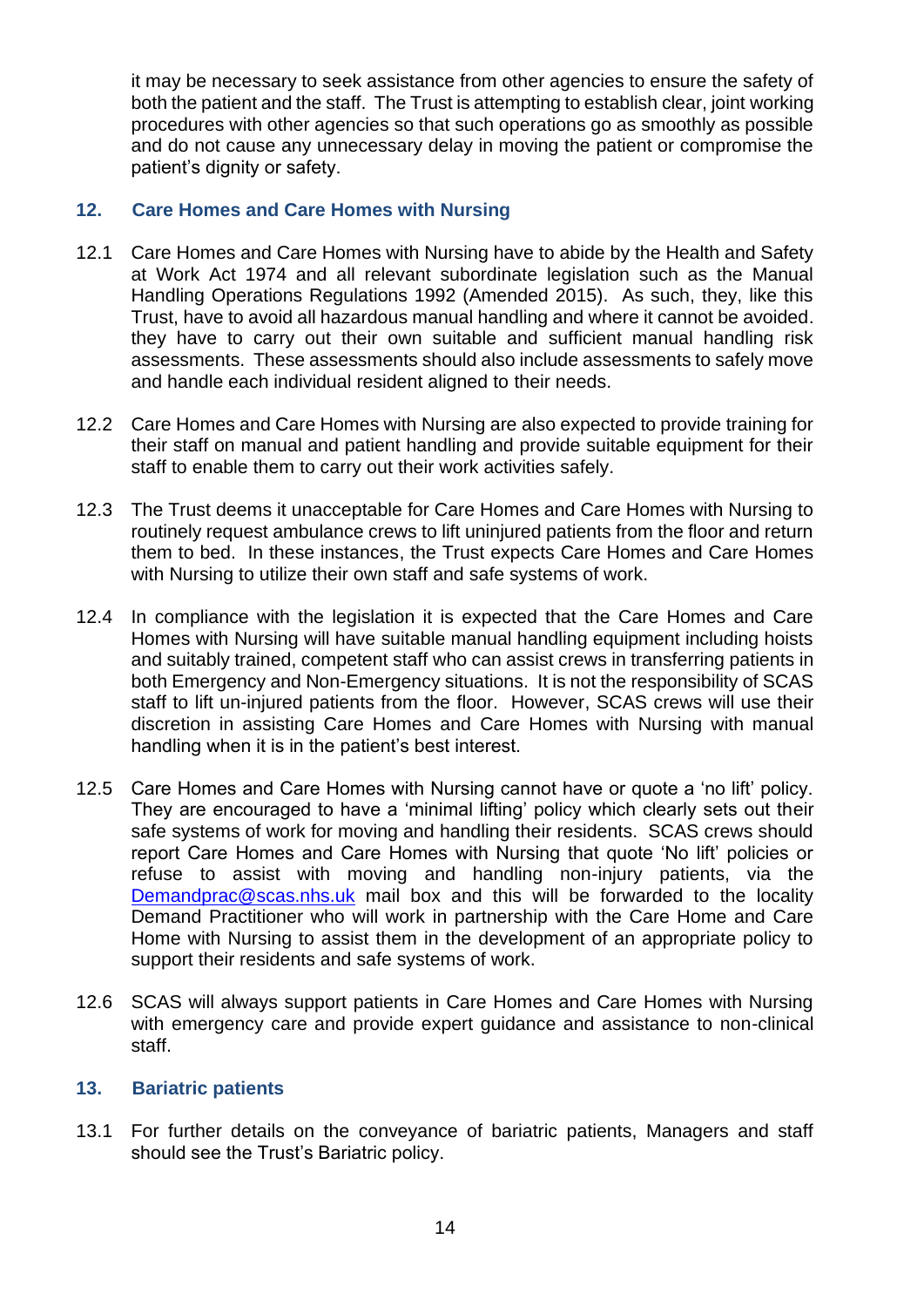# <span id="page-14-0"></span>**14. Health and Safety Executive**

14.1 The Trust recognises the Health and Safety Executive as a valuable source of expertise and will consult with them, when appropriate, regarding particularly complicated or high-risk manual handling issues.

# <span id="page-14-1"></span>**15. Training**

- 15.1 Managers and staff will receive manual handling training in accordance with the Trust's training needs analysis and its statutory and mandatory training programme.
- 15.2 The manual handling training provided to managers and staff will include:
	- How to carry out safe manual handling, including good handling technique
	- Appropriate safe systems of work for the task and environment
	- The safe use of manual handling equipment and mechanical aids. No item of manual handling equipment is to be used without prior training
	- Appropriate safe systems of work for the task and environment
	- Potentially hazardous manual handling operations and how injuries can occur.
- 15.3 Managers and Supervisors who have to carry out risk assessments on manual handling tasks must obtain training in how to do so from the Risk Team prior to undertaking any risk assessments as per this policy.

#### <span id="page-14-2"></span>**16. Equality and Diversity**

16.1 An initial screen equality and diversity impact assessment has been carried out on this policy and, as per appendix 5, is available on request.

#### <span id="page-14-3"></span>**17. Monitoring**

- 17.1 The effectiveness of this policy will be monitored regularly by the Risk Team who will provide an annual report to the Health, Safety and Risk Group which will include information on:
	- a) the number of manual handling risk assessments completed, and the actions taken to address any identified issues, in a financial year.
	- b) the findings of an audit on 10% of the manual handling risk assessments completed in a financial year.
	- c) the number and percentage of staff completing statutory and mandatory manual handling training in a financial year.
	- d) the number of manual handling incidents reported via the Trust's Incident reporting system (Datix) in a financial year.
	- e) the number of manual handling incidents reported to the Health and Safety Executive (HSE) as per RIDDOR in a financial year.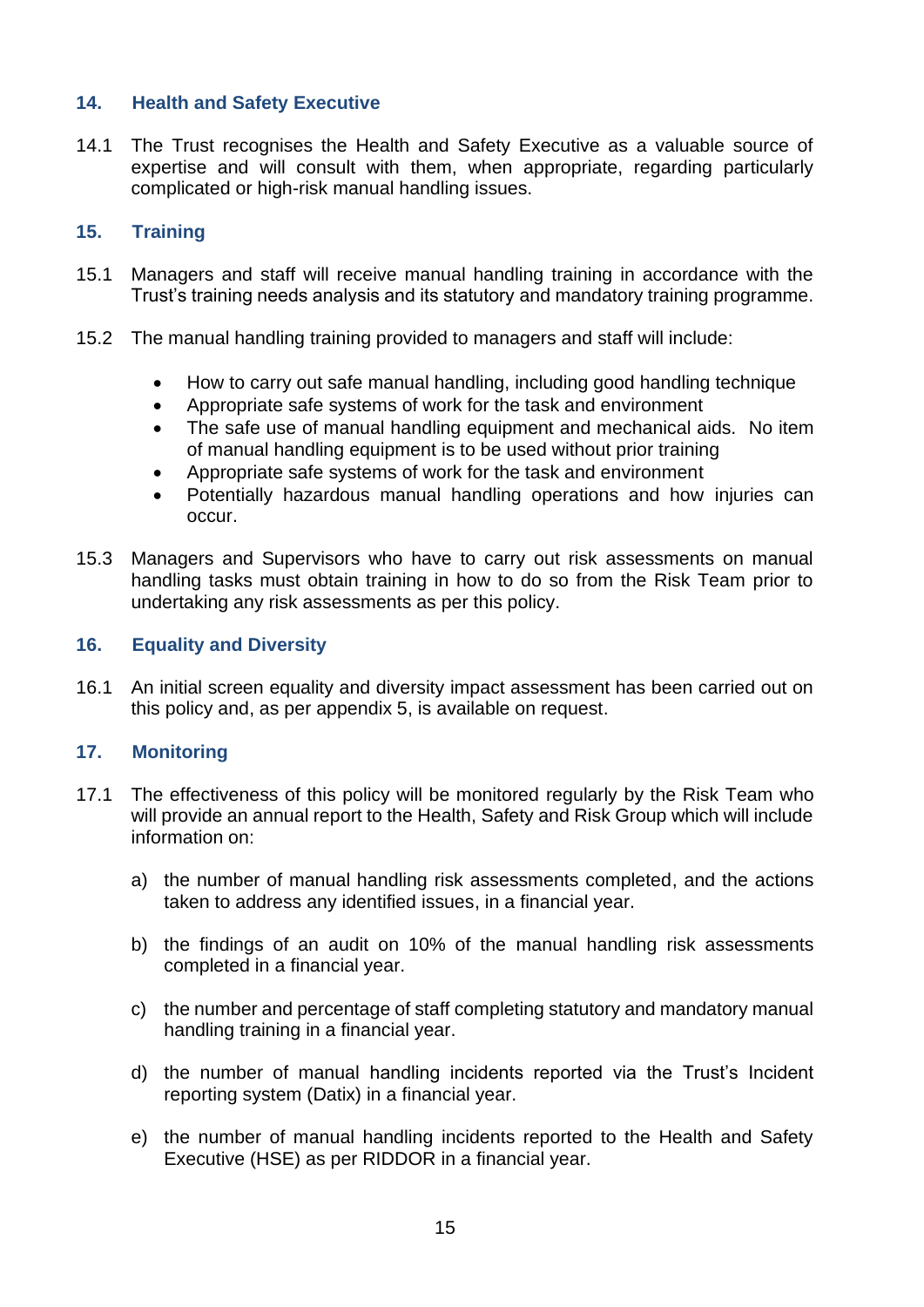# <span id="page-15-0"></span>**18. Consultation and Review**

18.1 A consultation exercise on the policy will be carried out with the stakeholders every three years, or less if there are any relevant changes to legislation or best practice.

# <span id="page-15-1"></span>**19. Implementation (including raising awareness)**

19.1 The policy will be implemented and communicated to managers and staff within the Trust via the weekly newsletter, Staff Matters. Emails will also be sent to senior managers and area managers asking them to bring the existence of the policy to their staff.

# <span id="page-15-2"></span>**20. References**

- Health and Safety at Work Etc. Act 1974
- Management of Health Safety at Work Regulations 1992 (Amended 1999)
- Manual Handling Regulations 1992 (Amended 2015)
- Workplace (Health, Safety and Welfare) Regulations 1992
- Provision and Use of Work Equipment Regulations 1992 (Amended 1998)
- The Supply of Machinery (Safety) Regulations 1992
- The Lifting Operations and Lifting Equipment Regulations 1998
- Reporting of Injuries, Diseases and Dangerous Occurrences Regulations (RIDDOR) 2013.

# <span id="page-15-3"></span>**21. Associated documentation**

- Health and safety policy and procedures
- Bariatric policy
- New or expectant mothers' policy
- Adverse incident reporting policy
- Reporting of Injuries, diseases and dangerous occurrences regulations (RIDDOR) policy
- Risk management policy
- Risk management strategy.

# <span id="page-15-4"></span>**22. Appendix 1: Review**

22.1 This policy is regularly reviewed and updated with information in line with relevant national guidance and legislation. A full 'Review Table of Contents' is available on request.

#### <span id="page-15-5"></span>**23. Appendix 2: Manual handling: Lifting and carrying risk assessment form**

23.1 Some of the Trust's health and safety policies contain an 'internal staff form' that is relevant to the specific policy. This is one such policy and has a 'Manual handling: Lifting and carrying risk assessment form' included in it. However, for security and accessibility reasons it is only available via the Staff Intranet.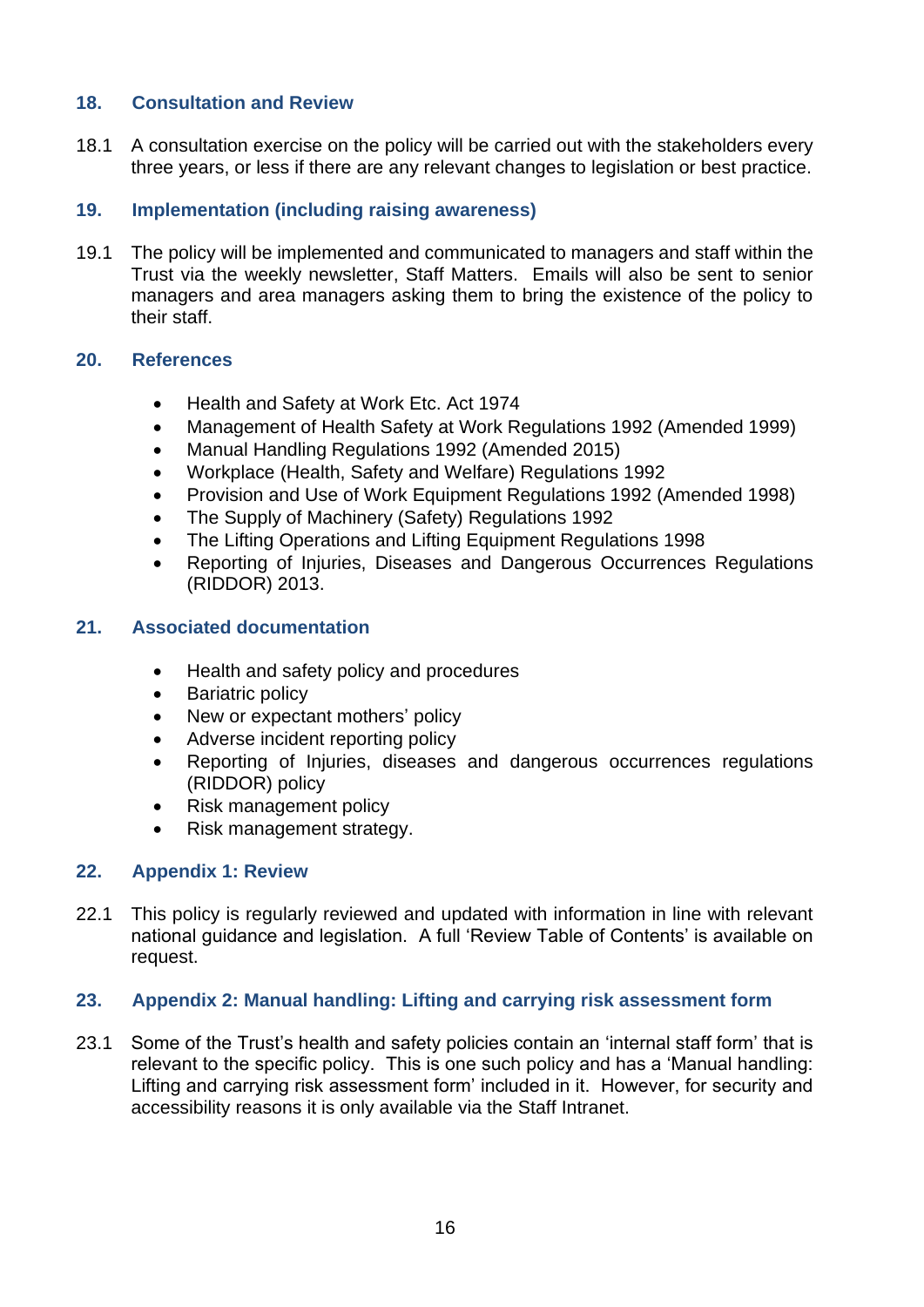#### <span id="page-16-0"></span>**24. Appendix 3: Manual handling: Pushing and pulling of loads risk assessment form**

24.1 Some of the Trust's health and safety policies contain an 'internal staff form' that is relevant to the specific policy. This is one such policy and has a 'Manual handling: Pushing and pulling risk assessment form' included in it. However, for security and accessibility reasons it is only available via the Staff Intranet.

#### <span id="page-16-1"></span>**25. Appendix 4: Responsibility**

- 25.1 The responsibility for this policy is shared between various Policy Groups, Lead Director/Officers, Working Groups and Committee members.
- 25.2 A full list of all responsible parties can be made available upon request.

#### <span id="page-16-2"></span>**26. Appendix 5: Equality Impact Assessment - Screening**

- 26.1 An initial screening equality impact assessment has been carried out and has identified that the policy does not have an adverse or detrimental impact on any of the proscribed equality groups as the policy is designed to protect all staff who carry out work for or on behalf of the Trust.
- 26.2 The screening element of the initial 'Equality Impact Assessment' is available on request.
- <span id="page-16-3"></span>**27. Appendix 6: Equality Impact assessment – Full assessment**
- 27.1 Due to the outcome of the initial screening equality impact assessment, it has not been necessary to carry out a full equality impact assessment.

#### <span id="page-16-4"></span>**28. Appendix 7: Ratification**

Policy Title: Minimal lifting policy.

Author's Name and Job Title: John Dunn, Head of Risk and Security.

Review Deadline: 30/9/2021.

Consultation From – To (dates): 20/8/2021 to 10/9/2021.

Comments Received? (Y/N): Y.

.

All Comments Incorporated? (Y/N): N.

If No, please list comments not included along with reasons: Some of the comments were not applicable to the policy or its content.

Equality Impact Assessment completed (date): 20/8/2021.

Name of Accountable Group: Health, Safety and Risk Group.

Date of Submission for Ratification: 22/9/2021.